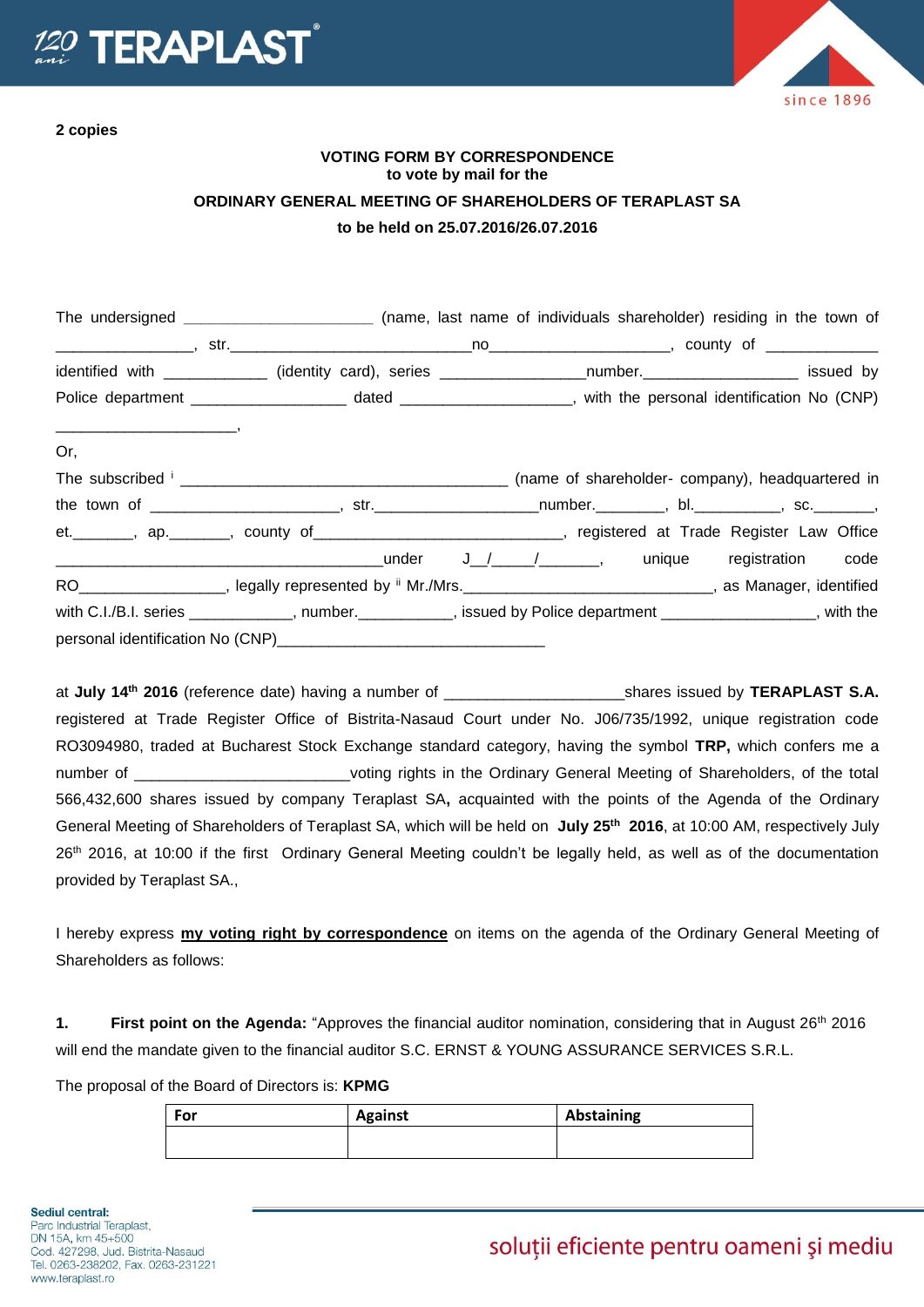**2. Second point on the Agenda: "**Approves the internal auditor nomination, considering that in August 31th 2016 will end the mandate given to the internal auditor S.C. GENERAL CONSULTING MGI SRL".

The proposal of the Board of Directors is: **S.C. GENERAL CONSULTING MGI SRL**

| For | <b>Against</b> | Abstaining |
|-----|----------------|------------|
|     |                |            |

**3. Third point on the Agenda:** Approves the duration for the financial auditor and internal auditor contracts. The proposal of the Board of Directors is: **1 year.**

| For | <b>Against</b> | Abstaining |
|-----|----------------|------------|
|     |                |            |

**4. Fourth point on the Agenda:** Approves the remuneration for the financial auditor and internal auditor. The proposal of the Board of Directors is: **59,000 for financial audit and 1,000 euro for internal audit.**

| For | <b>Against</b> | Abstaining |
|-----|----------------|------------|
|     |                |            |

**5. Fifth point on the Agenda: "**Empowering Mr. Alexandru Stanean acting as CEO, and Mrs. Orban Eniko-Edit acting as CFO of the Company, to negotiate and to sign, in the name and on behalf of the shareholders, the contract of financial and internal audit".

| <b>Against</b> | Abstaining |
|----------------|------------|
|                |            |
|                |            |

**6. Sixth point on the Agenda:** "Establishing the **registration date** which serves to identify the shareholders who will be affected by the decisions adopted by the Ordinary General Meeting of Shareholders. The date proposed by the Board of Directors is **August 12th 2016***".*

| For | <b>Against</b> | Abstaining |
|-----|----------------|------------|
|     |                |            |

**7.** Seventh point on the Agenda: "Approval of the date August 11<sup>th</sup> 2016 as "ex-date", respectively the date previous to the registration date when the financial instruments, subject of the decision of the corporate bodies, are transacted without the rights resulting from such decision, pursuant to art. 2 letter f) of Regulation No. 6/2009 regarding the exercise of certain rights of the shareholders within the general assemblies of the trading companies, amended and completed by Regulation no. 13/2014 regarding the amendment and completion of certain regulations issued by the Security National Board (herein referred to as NSC Regulation No. 6/2009)."

| For | <b>Against</b> | Abstaining |
|-----|----------------|------------|
|     |                |            |

**8. Eighth point on the Agenda:** "Empowering the Chairman of the Board of Directors, Mr. Dorel Goia, to sign the OGMS decision in the name and on behalf of the shareholders present at the meeting".